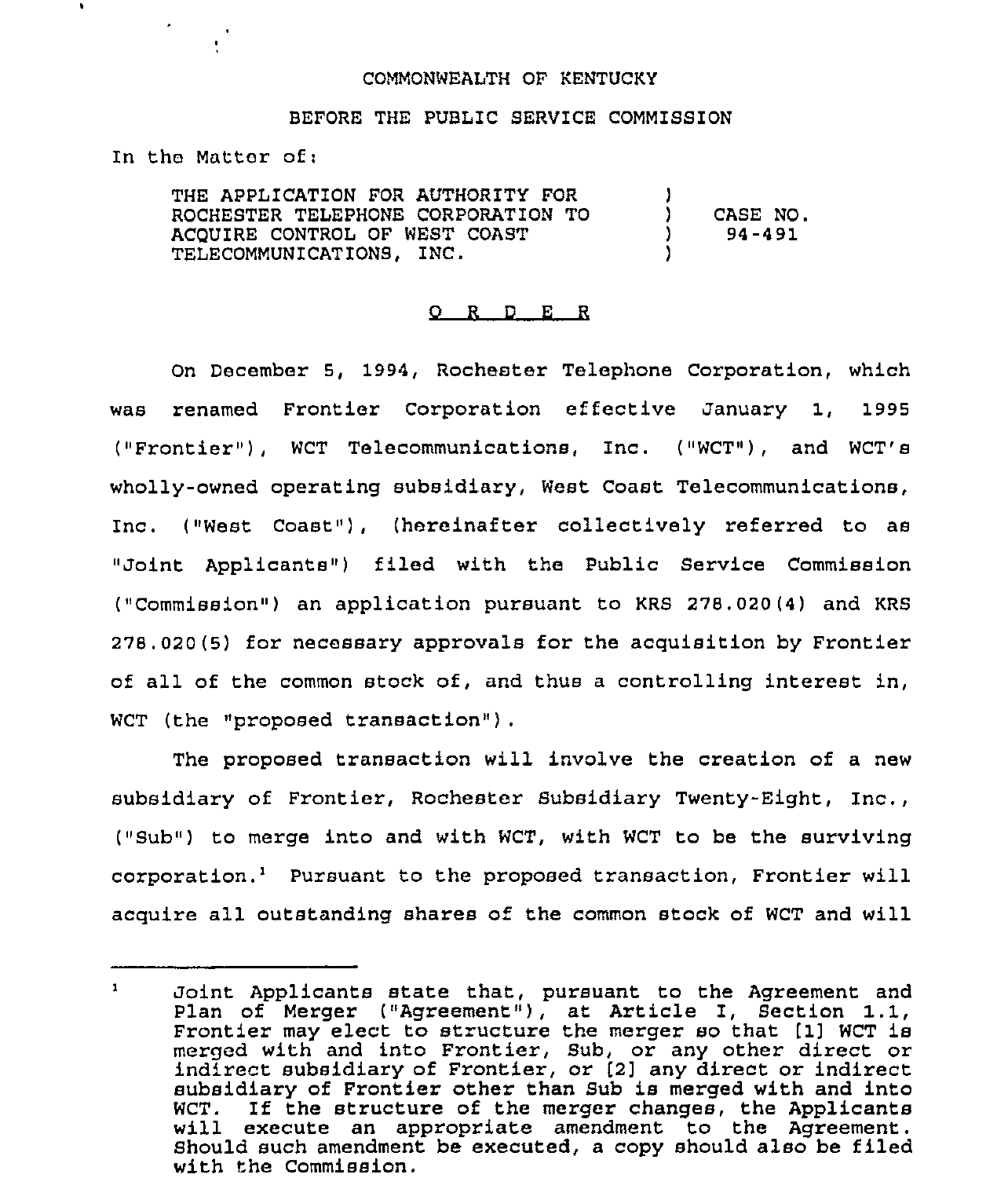become the ultimate corporate parent of West Coast. Subsequent to the proposed transaction, West Coast will continue to provide service to its current customers as <sup>a</sup> wholly-owned subsidiary of Frontier. Joint Applicants submit that the proposed transaction will be virtually transparent to West Coast's customers in terms of the services that they receive, since those services will continue to be provided pursuant to West Coast's tariff currently on file with the Commission.

**Common Street** 

Frontier is a New York corporation which is the parent company of a number of local telephone company subsidiaries in 13 states and long distance companies certificated in many states, including Kentucky. One such subsidiary, RCI Long Distance, Inc. ("RCI»), was authorized to provide services as a reseller of intrastate operator-assisted telecommunications services in Kentucky in Case No.  $94-146.$ <sup>2</sup>

WCT is a California corporation whose wholly-owned subsidiary, West Coast, a California corporation, was authorized to provide services as a reseller of intrastate, long-distance telecommunications in Kentucky in Case No.  $93-041.^3$  West Coast is also authorized by the Federal Communications Commission to provide

-2-

 $\mathbf{2}$ Case No. 94-146, The Application of RCI Long Distance, Inc. for a Certificate to Resell Telecommunications Services, Order dated July 13, 1994. RCI notified this Commission by letter dated December 23, 1994, that its name would change to Frontier Communications International, Inc., effective January 1, 1995.

Case No. 93-041, The Registration of West Coast 3 Telecommunications, Inc. (WCT) as a Non-Facilities Based, Non-Dominant Telecommunications Carrier. Order dated July 29, 1993.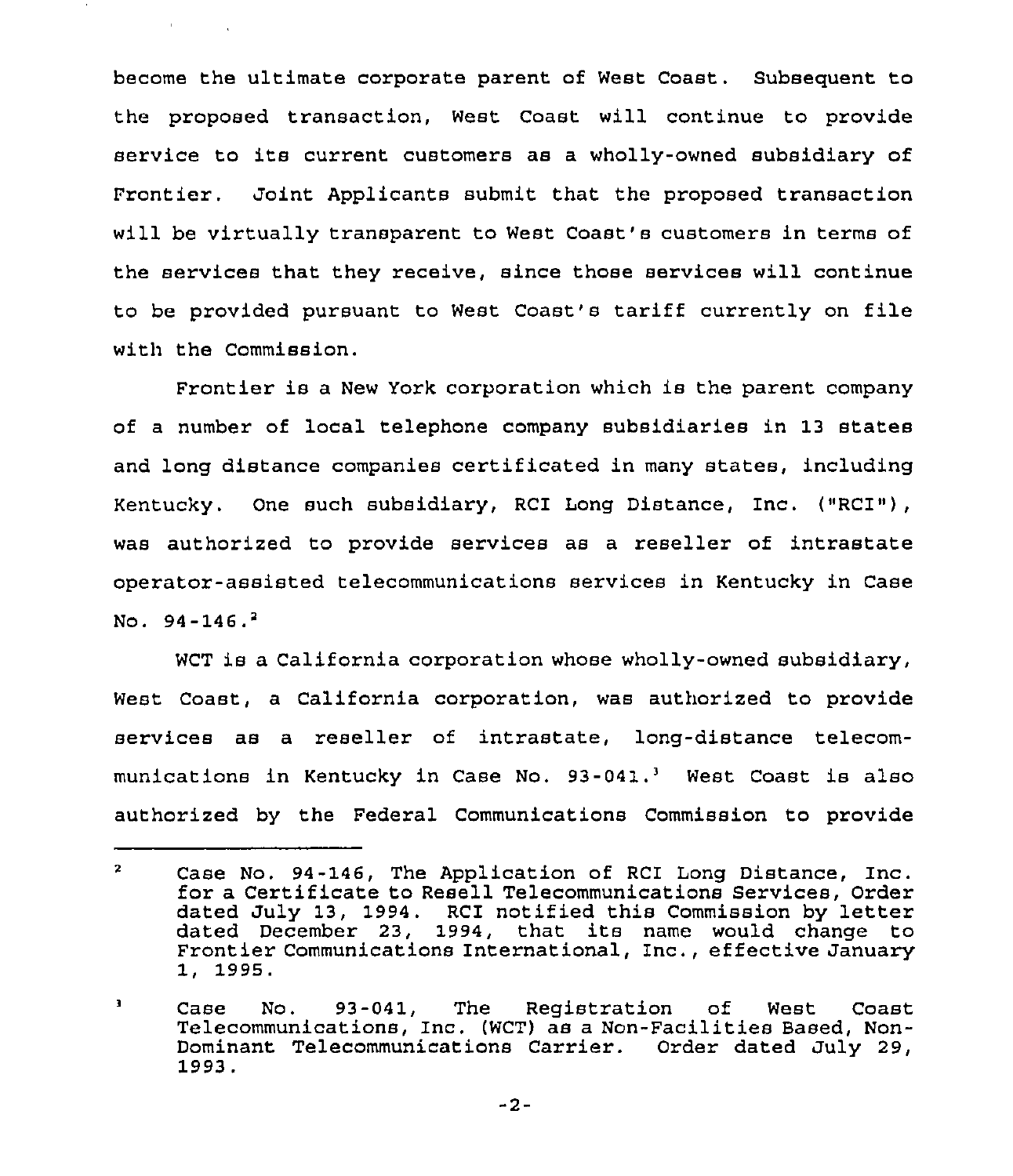domestic interstate and international services as a non-dominant carrier in all 50 states and the District of Columbia.

 $\epsilon$  , and  $\epsilon$ 

Pursuant to KRS 278.020(4), persons under the jurisdiction of the Commission are required to obtain Commission approval prior to the acquisition or transfer of ownership or control of a utility. KRS 278.020(5) prohibits any entity from acquiring control of any utility under the Jurisdiction of the Commission without prior approval,

The Commission finds that KRS 278.020(4) and (5) are applicable to the proposed transaction as described by Joint Applicants. Therefore, Commission approval is necessary.

The Commission, having determined that KRS 278.020(4) and (5) are applicable to the proposed transaction, finds that the proposed transaction will be made in accordance with law, for a proper purpose, and consistently with the public interest. The Commission further finds that the information submitted by the Joint Applicants in their application and pursuant to Case No. 94-146 establishes that Frontier has the financial, technical, and managerial abilities to provide reasonable service in Kentucky. Joint Applicants state that, subsequent to the proposed transaction, WCT and West Coast will rely upon many of their existing management and operational staff to provide service, and will also be able to draw upon the substantial expertise of their new parent company, Frontier. Consequently, the transaction is consistent with the requirements of KRS 278.020(4) and (5) and should be approved.

 $-3-$